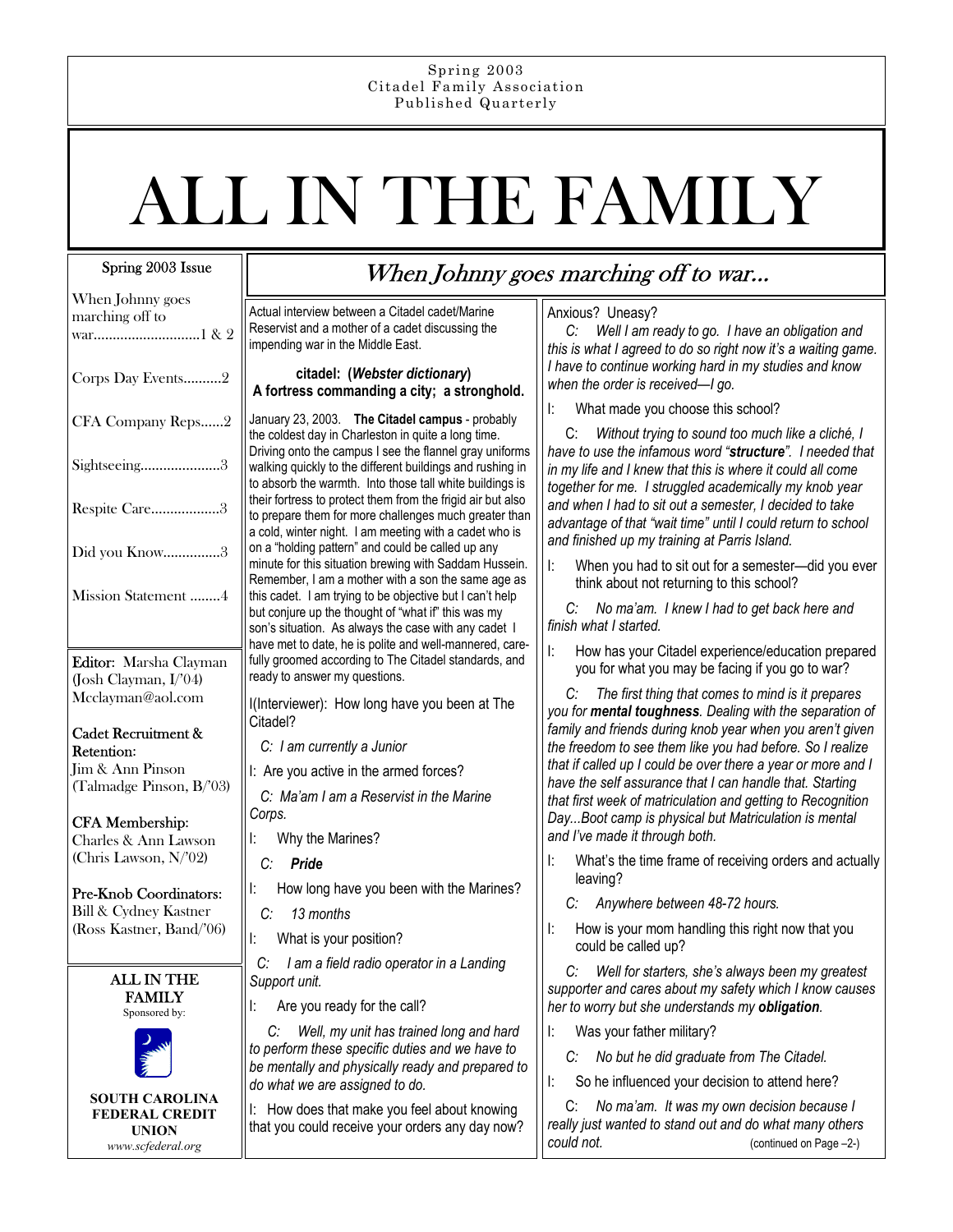| ALL IN THE FAMILY<br>PAGE <sub>2</sub>                                                                                           |                                      |                                                                                        |                                                                                                                                                            |             |  |
|----------------------------------------------------------------------------------------------------------------------------------|--------------------------------------|----------------------------------------------------------------------------------------|------------------------------------------------------------------------------------------------------------------------------------------------------------|-------------|--|
| When Johnny comes marching home (cont.)                                                                                          |                                      |                                                                                        |                                                                                                                                                            |             |  |
| Are you dating anyone seriously?<br>Ŀ.                                                                                           |                                      |                                                                                        | I had just met this young man and probably could have talked for an hour                                                                                   |             |  |
| Yes ma'am but she's down in Florida.<br>C:                                                                                       |                                      |                                                                                        | because I wasn't ready to say good-bye. My motherly instinct blurted out "let<br>us know if you go and we'll put you on our cookie list." With those hazel |             |  |
| What is your major?<br>Ŀ.                                                                                                        |                                      |                                                                                        | eyes smiling and a wonderful, boyish laugh, he says "Sure! I'll look forward                                                                               |             |  |
| Political science.<br>C:                                                                                                         |                                      |                                                                                        | to those packages," and he said good-bye. I was definitely feeling very<br>proud of this young man because even if he doesn't realize it-he gave me        |             |  |
| What are your plans after graduation?<br>Ŀ.                                                                                      |                                      | one of the most powerful 15 minute sermons that I've needed to hear in a<br>long time: |                                                                                                                                                            |             |  |
| Would like to become a U.S. Marshall.<br>C:                                                                                      |                                      | Pride.<br>Structure.                                                                   | <b>Mental toughness.</b>                                                                                                                                   | Obligation. |  |
| Ŀ.                                                                                                                               |                                      |                                                                                        |                                                                                                                                                            |             |  |
| If you could sum it up in one word about all that's going on with<br>your situation-what one word rings true that you would like |                                      | Finish the job you started.                                                            |                                                                                                                                                            |             |  |
| for all parents to understand about the path you have chosen?                                                                    |                                      | Thank you Blake Hagwood, India '04.                                                    |                                                                                                                                                            |             |  |
| One word? Obligation. Finish the job you started.<br>C:                                                                          |                                      | Godspeed!                                                                              |                                                                                                                                                            |             |  |
| <b>IMPORTANT CORPS DAY ANNOUNCEMENTS:</b> Check The Citadel website for times & locations of all Corps Day events                |                                      |                                                                                        |                                                                                                                                                            |             |  |
| <b>Cadet Talent Show</b><br>$\bullet$                                                                                            | Thursday, March 13                   | $7:30$ pm                                                                              | McAlister Field House                                                                                                                                      |             |  |
| <b>Citadel Family Association Meeting</b><br>$\bullet$                                                                           | Friday, March 14                     | 2pm                                                                                    | Bond Hall 165                                                                                                                                              |             |  |
| Tennis (v. Appalachian)<br>$\bullet$<br><b>Dress Parade</b><br>$\bullet$                                                         | Friday, March 14<br>Friday, March 14 | $2-4$ pm<br>$3:45$ pm                                                                  | Earle Tennis Center<br>Summerall Field                                                                                                                     |             |  |
| Corps Day Hop<br>$\bullet$                                                                                                       | Friday, March 14                     | $9$ pm- $12$ am                                                                        | McAlister Field House                                                                                                                                      |             |  |
| Corps Day Review (Parade)<br>$\bullet$                                                                                           | Saturday, March 15                   | 11am                                                                                   | Summerall Field                                                                                                                                            |             |  |
| Annual Alumni Soccer Game<br>$\bullet$                                                                                           | Saturday, March 15                   | 11am                                                                                   | <b>Stoney Field</b>                                                                                                                                        |             |  |
| Baseball (doubleheader v. Wofford)                                                                                               | Saturday, March 15                   | 1 <sub>pm</sub>                                                                        | <b>Riley Park</b>                                                                                                                                          |             |  |
| <b>CFA COMPANY REPRESENTATIVES</b>                                                                                               |                                      |                                                                                        |                                                                                                                                                            |             |  |
| Alpha                                                                                                                            | Brian & Dianne Cahill                | 2004                                                                                   | 803-865-2395                                                                                                                                               |             |  |
| <b>Bravo</b>                                                                                                                     | Mike & Linda Shute                   | 2004                                                                                   | 856-935-9127                                                                                                                                               |             |  |
| Charlie                                                                                                                          | Frankie & Shirley Cook               | $2003*$                                                                                | 803-791-1860                                                                                                                                               |             |  |
| Delta                                                                                                                            | Stan & Dianne Townsend               | $2003*$                                                                                | 843-881-6590                                                                                                                                               |             |  |
| Echo                                                                                                                             | Gene & Leslie Skibitsky              | 2003*                                                                                  | 207-562-7095                                                                                                                                               |             |  |
| F-Troop                                                                                                                          | Ed & Cindy Piper                     | 2004                                                                                   | 910-455-6942                                                                                                                                               |             |  |
| Golf                                                                                                                             | Jim & Lynda Dunn                     | 2003*                                                                                  | 843-795-8889                                                                                                                                               |             |  |
| Hotel                                                                                                                            | Richard & Linda Conwill              | $2003*$                                                                                | 904-292-0656                                                                                                                                               |             |  |
| India                                                                                                                            | Ben & Carol Salvatini                | 2004                                                                                   | 843-875-3709                                                                                                                                               |             |  |
| Kilo                                                                                                                             | Jack & Dorothy Skipper               | 2003*                                                                                  | 803-366-0665                                                                                                                                               |             |  |
| Lima                                                                                                                             | Bob & Clare Jones                    | 2005                                                                                   | 864-288-9405                                                                                                                                               |             |  |
| Mike                                                                                                                             | Dan & Paula Cannon                   | 2003*                                                                                  | 352-694-5449                                                                                                                                               |             |  |
| November                                                                                                                         | Charles & Ann Lawson                 | $2003*$                                                                                | 864-226-1566                                                                                                                                               |             |  |
| Oscar                                                                                                                            | John & Mary Braeunig                 | 2004                                                                                   | 864-250-9032                                                                                                                                               |             |  |
| Romeo                                                                                                                            | Randy & Elaine Cuthbertson           | 2005                                                                                   | 843-579-0415                                                                                                                                               |             |  |
| Tango                                                                                                                            | Teresa & Finbar O'Reilly             | 2005                                                                                   | 843-762-3685                                                                                                                                               |             |  |
| Palmetto Battery                                                                                                                 | Chris Lynn                           | 2004                                                                                   | 864-573-8900                                                                                                                                               |             |  |
| Band                                                                                                                             | Bill & Cydney Kastner                | 2006                                                                                   | 843-766-3526                                                                                                                                               |             |  |

*\*Denotes company reps. whose cadet will graduate and a new company representative will be needed. Please plan on attending the March annual meeting during Corps Day to find out just how you can help out The Citadel Family Association.*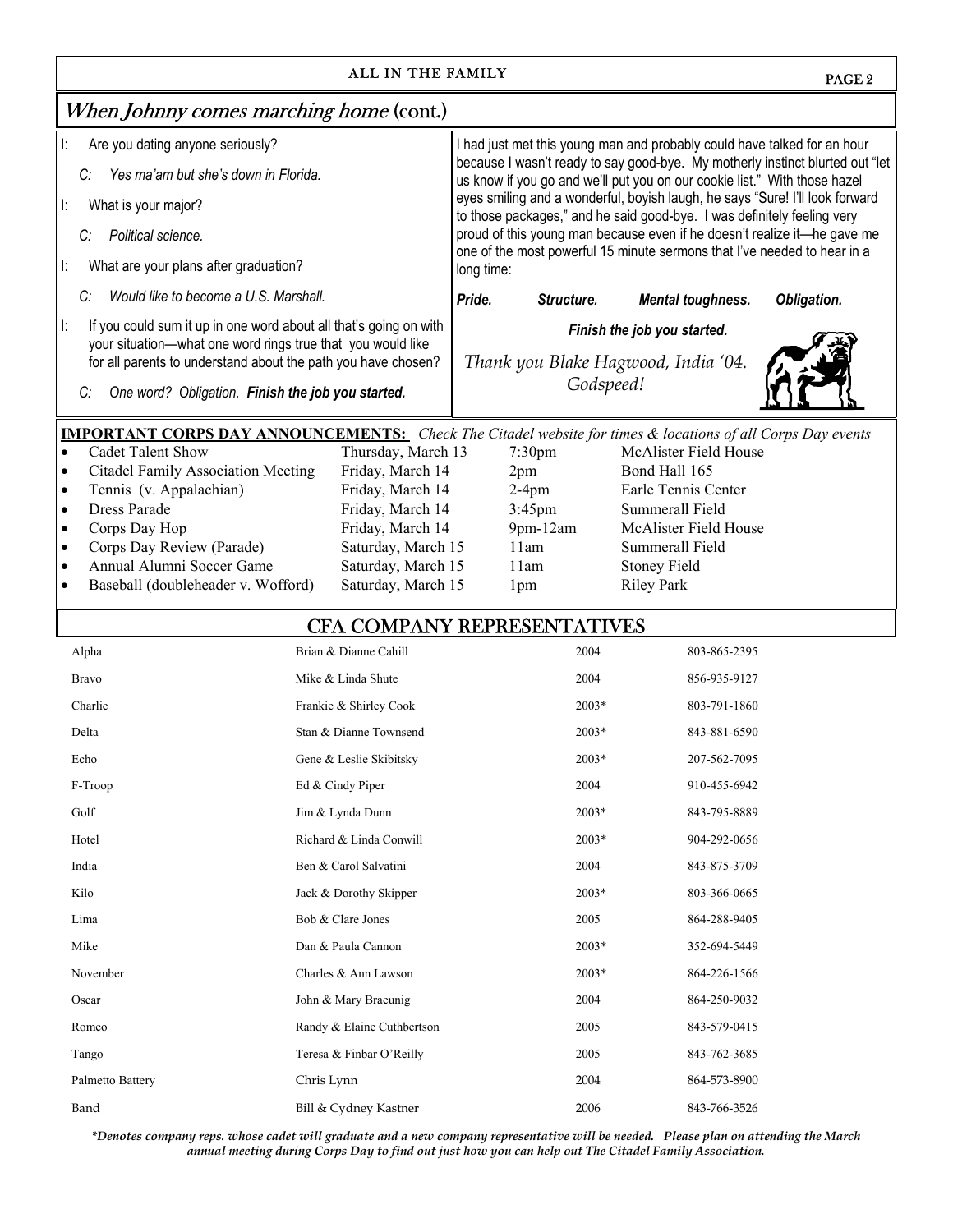## *By special request: Seeing and enjoying the sites of Charleston*

Water—There's plenty of rivers, waterways, boating activities.

Restaurants—The numbers are staggering!

Cultural Events—happening daily

Sightseeing—Never a dull moment!

Sporting Events—For every season

Shopping—Downtown is a must!

Concerts—Name your venue.

Churches—Known as the Holy City

Relaxation—warm, sandy beaches

Pomp & circumstance—nothing finer than a Friday afternoon Citadel parade

 $\sim$  FYI  $\sim$ 

March 9th: *Emily Whaley Memorial Garden Tour*—sponsored by The Citadel's Daniel Library Friends. Features grand historic gardens, superbly designed petit gardens surrounded by lush, low-country flora among 13 historic homes. Cost: \$50 Reservations must be made by March 4. 843-953-7691. (*www.citadel.edu/library/friends/* )

March 11, 13, 15: Camellia Walks @ Middleton Place. 843-722-2996 (*www.middletonplace.org*)

March 13: Tours with a Twist "*Charleston Garden Style*" sponsored by The Charleston Museum. 843-723-7528 (*www.charlestonmuseum.org*)

March 14: Pops Concert Charleston Symphony, North Charleston Performing Arts Center. 843-723-7528 (*www.charlestonsymphony.com*)

March 15: Downtown Pops Concert of Charleston Symphony, Gaillard Auditorium. 843-723-7528 (*www.charlestonsymphony.com*)

March 17: Saint Patrick's Day Charleston Celebration. 843-556-3578

April 5: Cooper River Bridge Run. 843-792-1586 (*www.bridgerun.com*)

April 5-13: Family Circle Cup Women's Tennis. Featuring Serena Williams, Jennifer Capriati, etc. Daniel Island. 800-677-2293 (*www.familycirclecup.com*)

May 23-June 8: Spoleto Festival 843-722-2764 (*www.spoletousa.org*)

May 23-June 8: Piccolo Spoleto Festival 843-724-7305 (*www.piccolospoleto.com/home.php*)

Information regarding calendar of events, lodging, transportation: *Charleston.com*

## Respite Care during special weekend events at The Citadel for aging loved ones.

Graduation is approaching and this is one of those occasions that grandparents would like to share in all the wonderful memories. However, some of our aging relatives who currently reside in a retirement community or assisted living community need to have a place that can assist them with daily living needs such as nutritious meals, medication management, and secure environment during their visit to The Citadel. If you would like to visit your cadet and

want to bring aging relatives and are interested in receiving information regarding various communities in the Charleston area that can accommodate your loved one(s) with respite care—please contact Marsha Clayman and she will help you with making these arrangements. Daily rates are comparative to hotel rates but respite stays include meals, laundry, housekeeping services, medication management, and are

monitored by trained staff for personal and medical needs. By using respite care, you have the peace of mind to enjoy the sights and activities and know your loved ones are receiving quality care and are able to rest properly without causing you any worry. There are respite accomodations scattered throughout the Charleston area.

Marsha Clayman (843) 852-0505 (843) 388-8238 Mcclayman@aol.com

Did you know? Please check The Citadel website for daily/weekly events. http://www.citadel.edu

There are currently four electronic newsletters available to retrieve a variety of information relating to the college.

**PASS IN REVIEW**: Monthly, available through subscription, provided by the Public Affairs Office (*www.citadel.edu/pao/e\_let/index.html*).

## **THROUGH THE DATA PORT**:

Automatically goes to all members of the alumni association. Non-members cannot subscribe to Data Port but can access monthly issues by going to the CAA website (*www.citadel.edu/alumni/*).

**CGPS**: Citadel's College of Graduate and Professional Studies, information on important dates and events (*www.citadel.edu/cgpsweb/index.html*).

**InFormation**: The Citadel's School of Business, produced by The Citadel Business Network. Available to anyone by subscription (*www. mediastormportal.com citadelnewsletter\_business/january2003. htm*).

*Graduation Date is Saturday, May 10th*